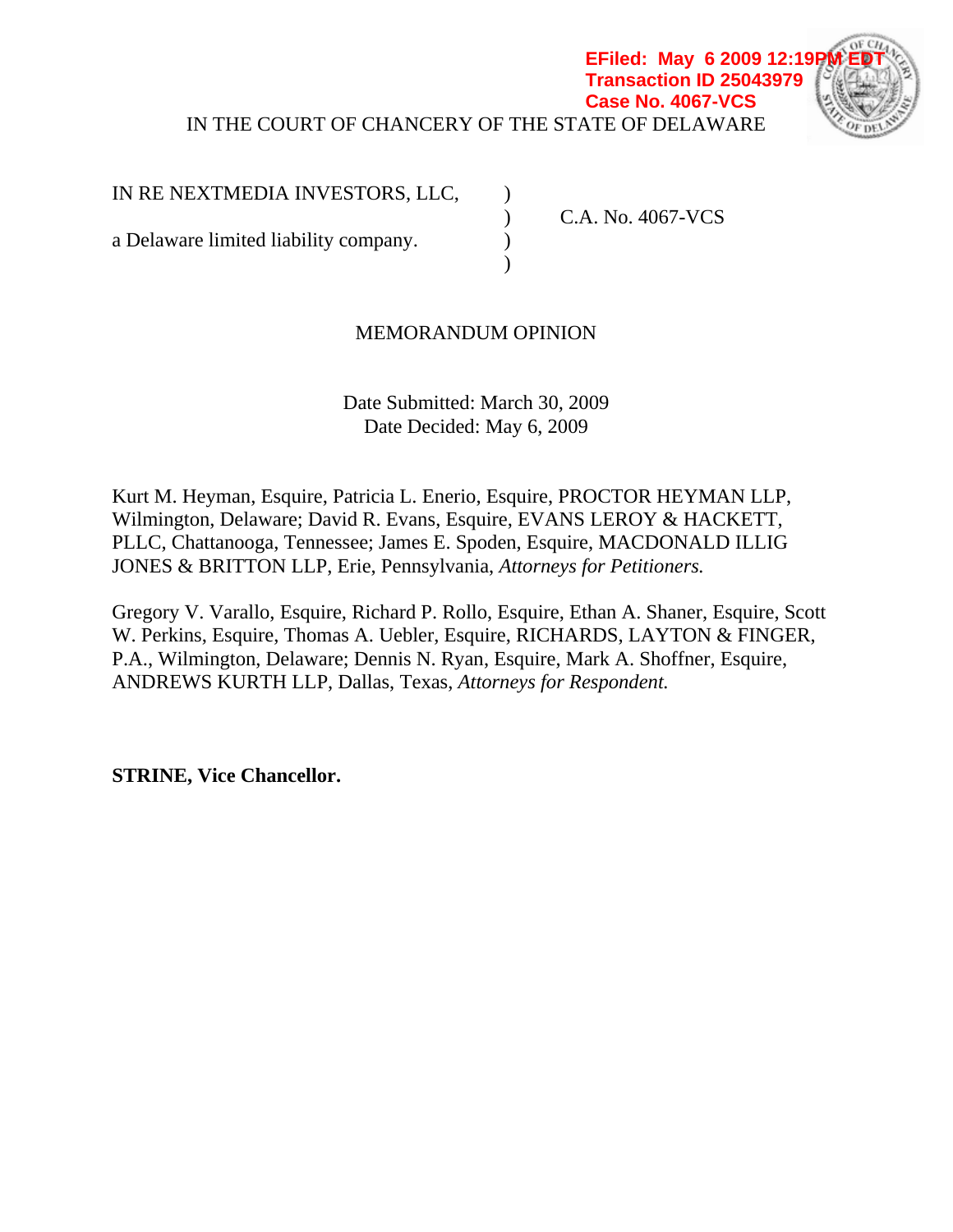#### I. Introduction

Certain members of respondent NextMedia Investors, LLC ("NextMedia") are seeking summary judgment on their petition for judicial dissolution of NextMedia and for the court to appoint a liquidating trustee.

The core dispute between the petitioners and the members of NextMedia who oppose the dissolution is whether, under the terms of NextMedia's Third Amended and Restated Limited Liability Company Agreement (the "LLC Agreement"), the petitioners' consent was needed to amend the LLC Agreement to extend NextMedia's dissolution date from April 17, 2008 to April 17, 2012. Under the LLC Agreement, the consent of all members "to be adversely affected" was needed to change the dissolution date.<sup>1</sup> The petitioners argue that their consent was needed because an extension of their investment horizon was an adverse effect. NextMedia responds that summary judgment is not appropriate at this stage because the LLC Agreement is ambiguous as to when the consent of adversely affected members is required and that there is a factual issue as to whether the petitioners were adversely affected.

In this opinion, I grant the petitioners' motion for summary judgment as to their request for an order of dissolution. A contract provision is ambiguous only where it is reasonably susceptible to multiple meanings. Here, the plain language of the relevant terms of the LLC Agreement gives rise to only one reasonable meaning, which is that the petitioners' consent was required before NextMedia's dissolution date could be changed. And, the factual issue raised by NextMedia is not relevant because the petitioners' right

<sup>&</sup>lt;sup>1</sup> Petitioners' Joint Aff., Ex. B ("LLC Agreement") § 17.5(a).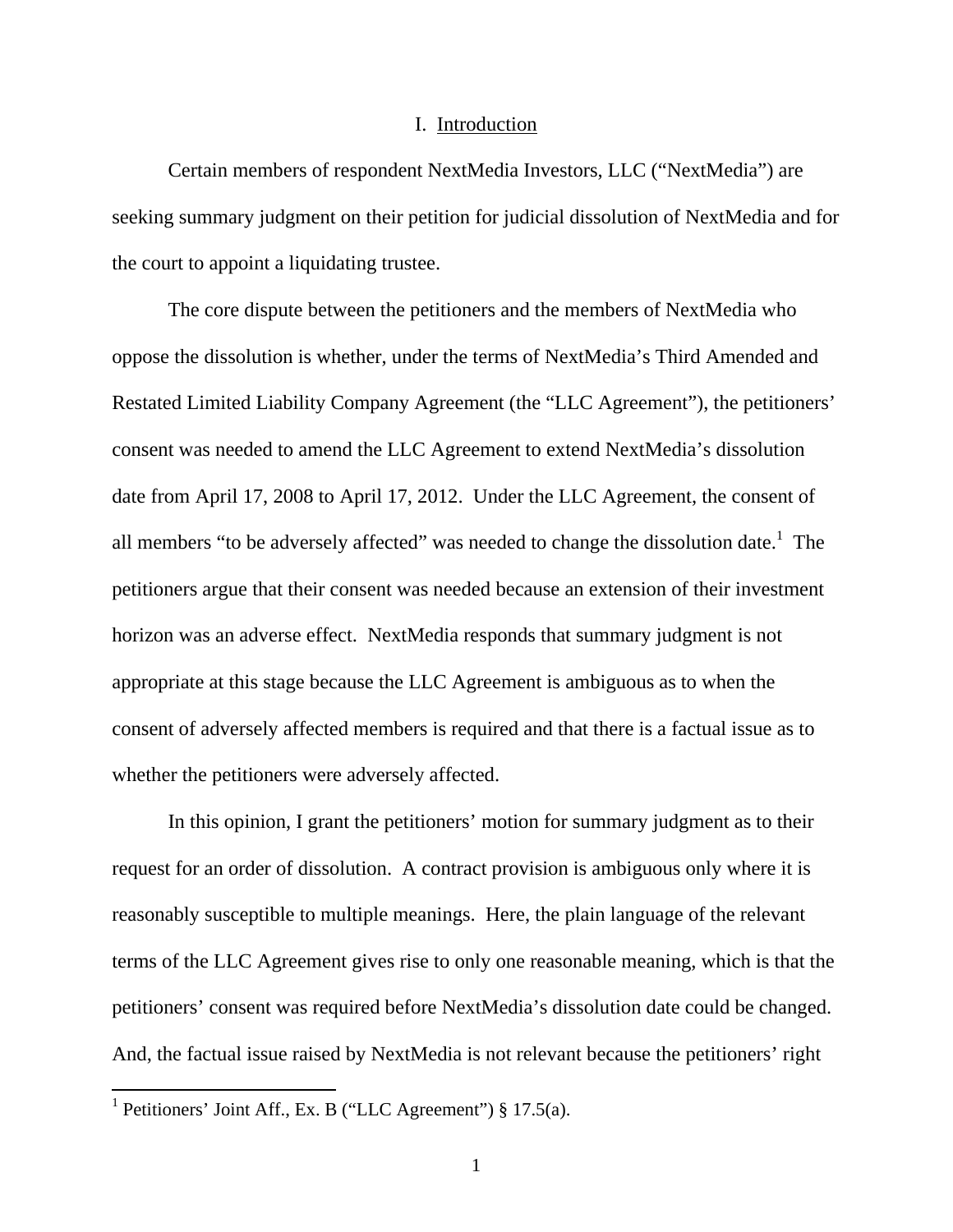to consent turned on whether they could have reasonably been expected to be adversely affected before the amendment was adopted in the sense that the proposed change would alter a materially important economic term of the LLC Agreement, not on whether, as an after-the-fact matter for judicial determination, they were actually adversely affected by the amendment. Thus, the petitioners are entitled to summary judgment on their request for an order of dissolution.

But, I deny the petitioners' motion for summary judgment as to their request for the court to appoint a liquidating trustee. Under the LLC Agreement, the NextMedia board of managers is responsible for liquidating NextMedia in the event of dissolution, and it cannot be removed from that role without cause. Although there is color to the petitioners' argument that the NextMedia board is not fit to serve as the liquidator, the factual record is not so uncontroverted as to allow for the strong remedy of removal on a motion for summary judgment. Rather, the petitioners should present their case for removal after full discovery and a trial.

## II. Factual Background<sup>2</sup>

 NextMedia was formed in February 2000. NextMedia's sole asset is stock in NextMedia Group, Inc. ("NM Group"), which in turn invests in radio and outdoor advertising assets through its subsidiaries. Next Media has four classes of membership interests: Class A, Class B, Class C, and Class D.

<sup>&</sup>lt;sup>2</sup> I draw these facts from the Petition for Dissolution and from the affidavits submitted by each side, viewing the record in the light most favorable to NextMedia, the nonmoving party. *See* Ct. Ch. R. 56(c); *United Vanguard Fund, Inc. v. TakeCare, Inc.*, 693 A.2d 1076, 1079 (Del. 1997).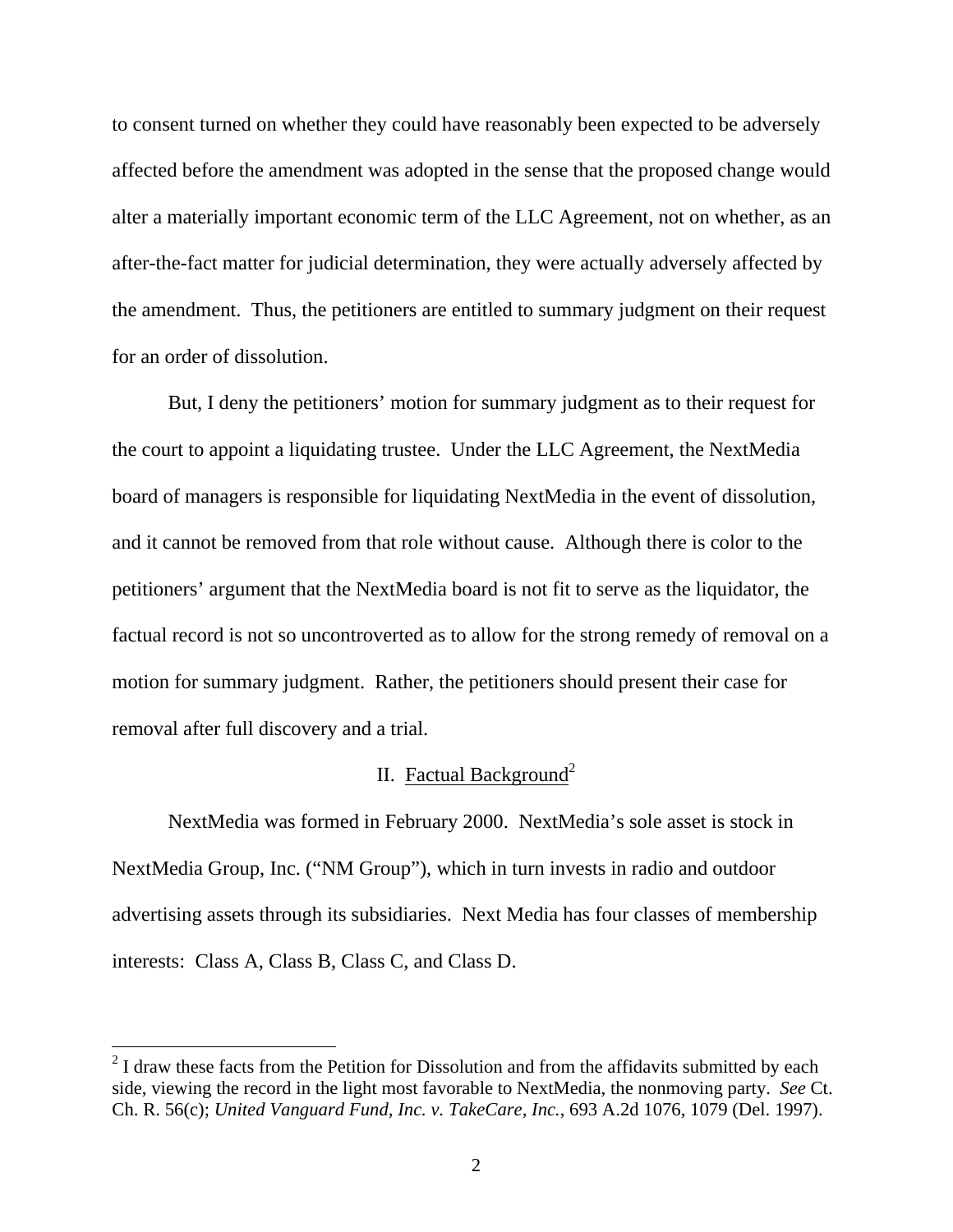In October 2000, the petitioners, James H. Hooker and Richard F. Rambaldo, collectively invested \$6 million in NextMedia in exchange for Class C membership interests.<sup>3</sup> When the petitioners invested in NextMedia, the company had a clear, eightyear investment horizon. Specifically, § 13.1 of the LLC Agreement stated that "[t]he Company shall dissolve upon the first to occur of any of the following events . . . (a) eight years after the Original Effective Date."<sup>4</sup> The Original Effective Date was defined in the LLC Agreement as April 17, 2000,<sup>5</sup> so NextMedia's dissolution date was April 17, 2008. Once NextMedia dissolved, NextMedia's board of managers was to serve as the liquidator.<sup>6</sup>

 Accordingly, in early 2008, with the dissolution date looming, NextMedia retained two experts in the radio and outdoor advertising industries to help market NextMedia's assets.<sup>7</sup> Unfortunately, the sales process was begun in the midst of a worldwide credit crisis. Recognizing that market conditions were not favorable, NextMedia's board of managers and members representing a majority of the NextMedia membership interests sought to extend the duration of NextMedia in anticipation that the radio and outdoor advertising assets would be priced higher when the economic environment improved. In March 2008, the board proposed an amendment to § 13.1(a) of the LLC Agreement that

<sup>&</sup>lt;sup>3</sup> Petitioners' Joint Aff. **[**[ 8-9. Rambaldo took out 10% of his original investment in 2005 through an agreement with NextMedia, but the petitioners have not otherwise received any distributions from NextMedia.

 $4$  LLC Agreement § 13.1. When the petitioners joined NextMedia, the then-operative version of the LLC Agreement was the First Amended and Restated Limited Liability Company Agreement. But, the relevant provisions are the same in both versions of the LLC Agreement.  $<sup>5</sup>$  LLC Agreement at 15.</sup>

 $<sup>6</sup>$  LLC Agreement § 13.2.</sup>

<sup>&</sup>lt;sup>7</sup> Neumann Aff.  $\P$  4; Dinetz Aff.  $\P$  3; Pryor Aff.  $\P$  2; Tolliver Aff.  $\P$  3.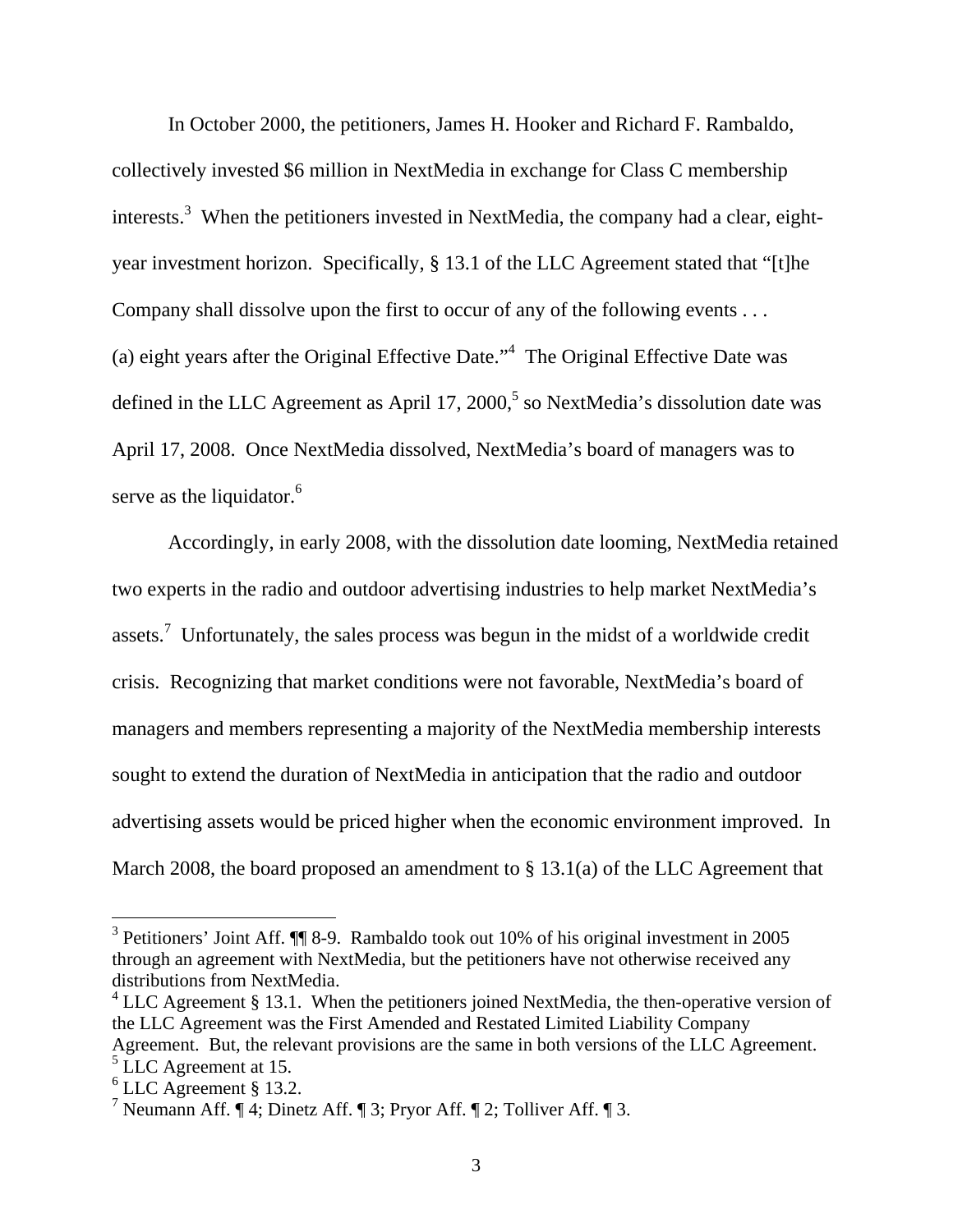would push the dissolution date to twelve years after the Original Effective Date, or April 17, 2012 (the "Extension Amendment").

In order to amend  $\S 13.1(a)$ , the members and managers seeking to extend the duration of NextMedia had to obtain the consent of the other members of NextMedia as set forth in § 17.5(a) of the LLC Agreement:

Consent Requirements. Without the consent of *each Member* to be adversely affected, the Agreement shall not be amended so as to:

(v) amend Articles 12, 13, 14, 15 or 16 (or any defined term used in such sections) to affect adversely any Member  $\dots$ <sup>8</sup>

The NextMedia board sought consent for the Extension Amendment from all members, and approximately 97% of Class A and Class C holders approved the Amendment.<sup>9</sup> The petitioners, however, did not consent to the Extension Amendment.

 In an attempt to persuade the petitioners to provide their consent to the Extension Amendment, NextMedia's Chief Financial Officer, Eric W. Neumann, sent the petitioners a letter dated April 15, 2008 (the "Neumann Letter") stating NextMedia's position.10 The Neumann Letter argues that dissolution would not be in the petitioners' interest because, given the market conditions, NextMedia may choose to liquidate by distributing its illiquid stock in NM Group to the NextMedia members, rather than by selling the radio and outdoor advertising assets, as NextMedia planned to do if the dissolution date was moved to 2012. The petitioners reasonably took this as a threat that

. . .

 $8$  LLC Agreement § 17.5(a) (second emphasis added).

<sup>&</sup>lt;sup>9</sup> The parties have not indicated how the Class B and D members voted. But, Class B and D interests are held by NextMedia managers and employees, suggesting they aligned with the board and the rest of the NextMedia management.

 $10$  Petitioners' Joint Aff. Ex. F ("Neumann Letter").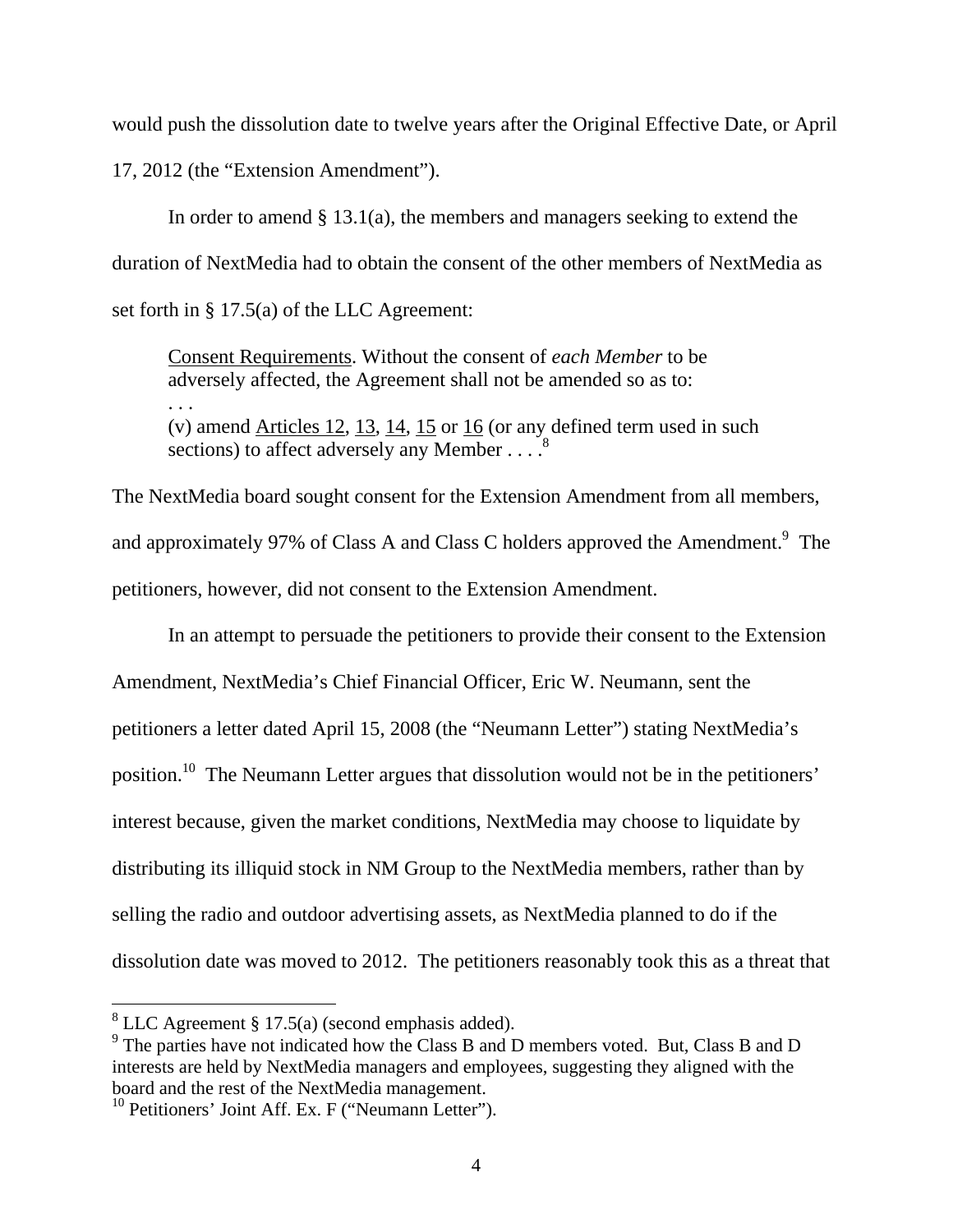if the petitioners did not consent to the Extension Amendment, NextMedia's management would retaliate by distributing illiquid stock instead of liquidating the assets of the operating companies. The Neumann Letter also suggests, in passing, that NextMedia might take the position that the petitioners' consent was not needed to adopt the Extension Amendment because they were not adversely affected by the Amendment.

 Despite the Neumann Letter, the petitioners refused to consent to the Extension Amendment, and they requested that the board dissolve NextMedia on April 17, 2008. According to the petitioners, § 17.5(a) of the LLC Agreement required that all members consent to an amendment of § 13.1(a). Because the petitioners did not consent to the Extension Amendment, the Amendment was not adopted, and the arrival of April 17, 2008 was still an event of dissolution under the LLC Agreement.

In July 2008, NextMedia informed the petitioners that NextMedia viewed the Extension Amendment as properly adopted under § 17.5(a), and that NextMedia, while still exploring asset sales, would not be dissolving immediately.<sup>11</sup>

This Petition for Dissolution followed. The petitioners bring two counts: Count I seeks an order of dissolution; and Count II seeks appointment of a liquidating agent. The petitioners have moved for summary judgment on both counts.<sup>12</sup>

 $11$  In October and November 2008, NextMedia sold some of its radio and outdoor advertising assets for a total of \$90 million. Pryor Aff. ¶ 2; Tolliver Aff. ¶ 3. These sales were necessary under the operating subsidiaries' credit agreements. Neumann Letter at 2.

 $12$  As explained by the petitioners, this has been styled as a motion for partial summary judgment because the petitioners are not asking the court to select a liquidating trustee, but instead to allow the parties to agree on one if the court finds the petitioners are entitled to have one appointed. But, all of the petitioners' claims are part of this motion. Petitioners' Op. Br. at 1.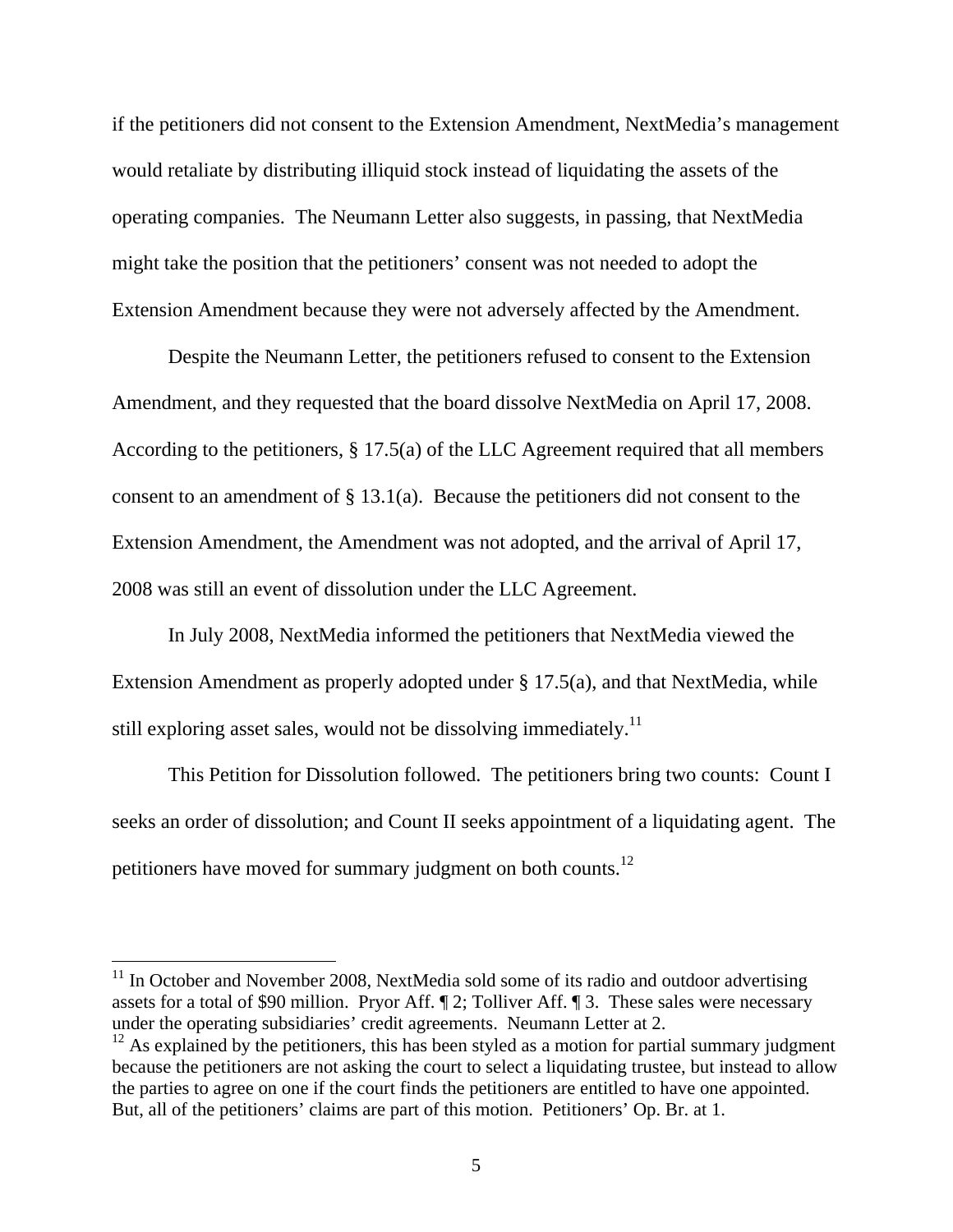#### III. Legal Analysis

### A. Standard Of Review

 The petitioners' motion for summary judgment is governed by Court of Chancery Rule 56. Under that familiar standard, the petitioners are entitled to summary judgment if the record indicates "that there is no genuine issue as to any material fact and that the moving party is entitled to a judgment as a matter of law."<sup>13</sup> As the moving party, the petitioners bear the burden of demonstrating that no genuine issues of material fact exist.<sup>14</sup> And, in determining whether the petitioners are entitled to summary judgment, I must view the facts in the light most favorable to the nonmoving party, NextMedia.<sup>15</sup>

### B. Count I: Order Of Dissolution

 The petitioners contend that they are entitled to summary judgment on Count I because an event of dissolution under the LLC Agreement occurred, namely the passing of April 17, 2008. This contention is based on the petitioners' argument that the Extension Amendment was not adopted in accordance with § 17.5(a) of the LLC Agreement because the petitioners did not consent to the Amendment, so NextMedia's dissolution date was not extended to April 17, 2012. NextMedia responds that the petitioners are not entitled to summary judgment because another reasonable interpretation of § 17.5(a) exists under which the petitioners' approval of the Extension Amendment was not required.

 $^{13}$  Ct. Ch. R. 56(c).

<sup>14</sup> *United Rentals, Inc. v. RAM Holdings, Inc.*, 937 A.2d 810, 829-30 (Del. Ch. 2007).

<sup>15</sup> *United Vanguard Fund, Inc. v. TakeCare, Inc.*, 693 A.2d 1076, 1079 (Del. 1997).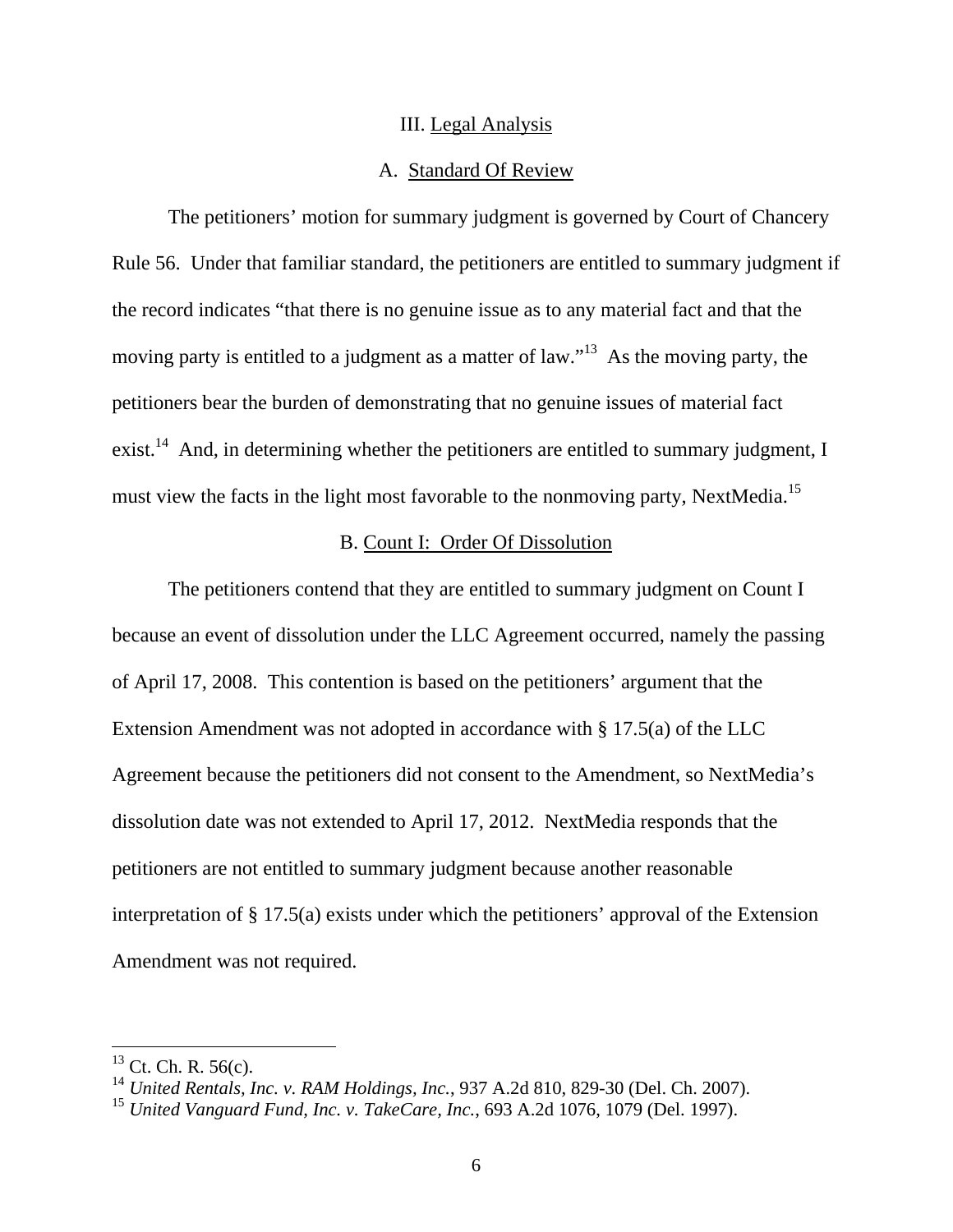Thus, to resolve this matter, the court must determine whether the petitioners' consent was required under  $\S 17.5(a)$  of the LLC Agreement in order to amend  $\S 13.1(a)$ of that Agreement. In a dispute requiring interpretation of a contract, summary judgment is appropriate only where the contract is unambiguous.<sup>16</sup> Ambiguity exists "when the provisions in controversy are reasonably or fairly susceptible of different interpretations or may have two or more different meanings."<sup>17</sup> In other words, to succeed on their motion for summary judgment, the petitioners must demonstrate that their interpretation of the LLC Agreement is the only reasonable one.<sup>18</sup>

NextMedia argues both that the petitioners' interpretation of the LLC Agreement is not reasonable, and that another reasonable interpretation of the contract exists. NextMedia further argues that a question of fact exists as to whether the petitioners were adversely affected by the Extension Amendment, precluding summary judgment. None of these arguments is persuasive.

## 1. The Petitioners' Interpretation Of The LLC Agreement Is Reasonable

The petitioners contend that  $\S 17.5(a)$  of the LLC Agreement required the consent of all members of NextMedia to the Extension Amendment because all members were adversely affected by the extension of the company's duration. This is a reasonable interpretation of the Agreement. The ability to withdraw from an investment and take

<sup>16</sup> *United Rentals*, 937 A.2d at 830.

<sup>17</sup> *Rhone-Poulenc Basic Chems. Co. v. Am. Motorists Ins. Co.,* 616 A.2d 1192, 1196 (Del. 1992).

<sup>18</sup> *United Rentals*, 937 A.2d at 830.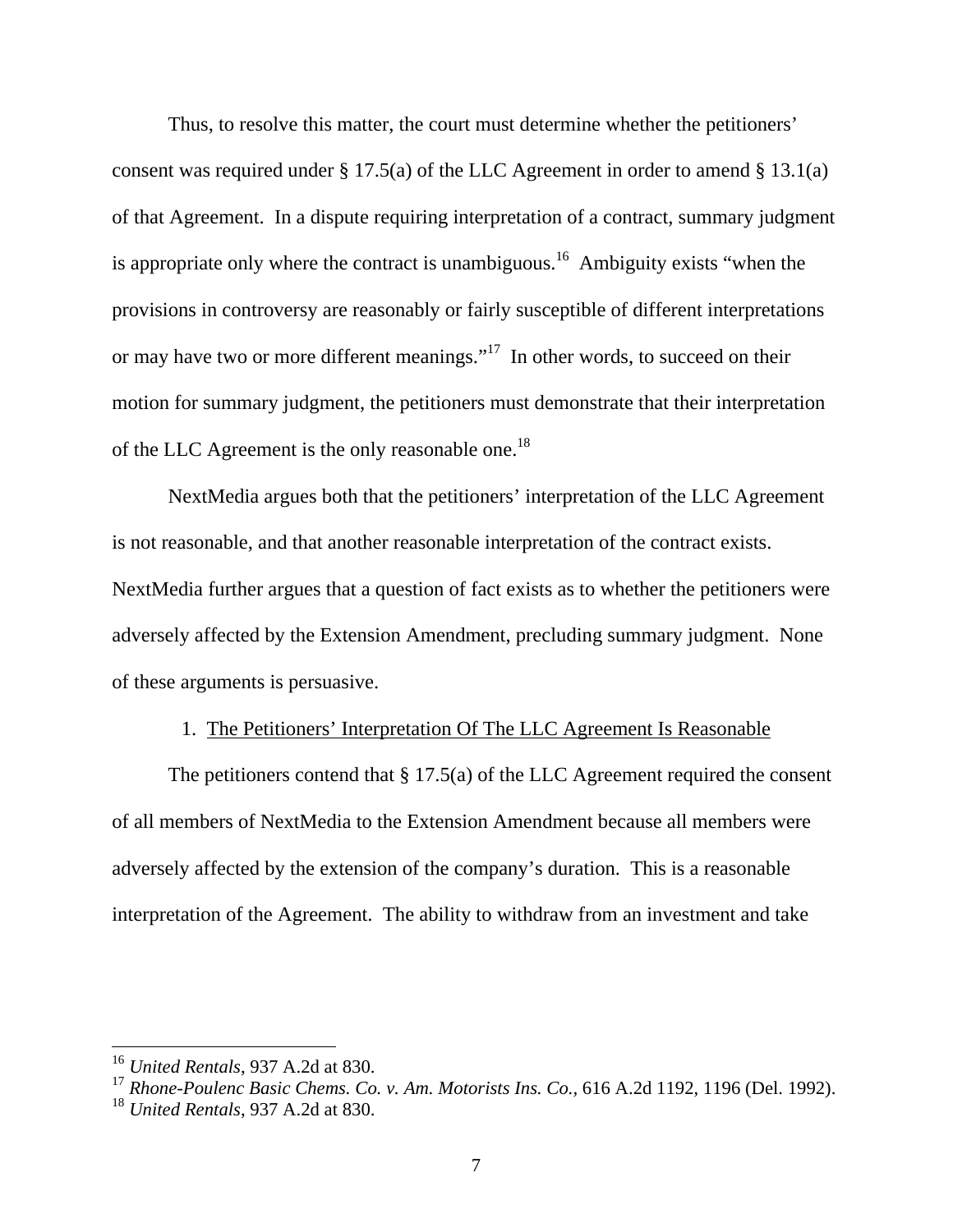one's capital elsewhere is an important one.19 It is not uncommon for organizational documents to require a unanimous vote to avoid dissolution, in recognition of the importance investors place on the ability to withdraw.<sup>20</sup>

Moreover, NextMedia's actions suggest that the company's representatives originally thought it was necessary to seek unanimous consent for the Extension Amendment. The resolution adopted by the board authorizes the company's officers to execute the Extension Amendment upon "execution of the [Extension Amendment] by the Members (as defined in the LLC Agreement)  $\dots$ <sup>21</sup> The LLC Agreement defines Members to include all members of all classes.<sup>22</sup> Thus, the NextMedia board initially sought unanimous consent for the Extension Amendment. Also, the heavy-handed tactics employed in the Neumann Letter to persuade the petitioners to consent to the Extension Amendment when the Amendment had already received the approval of an overwhelming portion of NextMedia's members belies the board's current argument that it believes that the petitioners' consent was not required.

 The convoluted argument that NextMedia now puts forth about the meaning of §17.5(a) does not alter the reasonability of the petitioners' unanimous consent interpretation. NextMedia suggests that whether an amendment has an adverse effect

<sup>19</sup> *See Cont'l Ins. Co. v. Rutledge & Co.*, 750 A.2d 1219, 1229 (Del. Ch. 2000) ("Suspending the limited partners' power to withdraw from the limited partnership does adversely affect the limited partners.").

<sup>20</sup> *See, e.g.*, *Star Cellular Tel. Co. v. Baton Rouge CSGA, Inc.*, 647 A.2d 382 (Table), 1994 WL 267285, at \*2 (Del. June 9, 1994) (withdrawal of general partner caused dissolution unless remaining partners unanimously agreed to continue); *R.S.M. Inc. v. Alliance Capital Mgmt. Holdings L.P.*, 790 A.2d 478, 488 (Del. Ch. 2001) (partnership agreement required unanimous vote of unitholders to avoid dissolution if one of the listed events of dissolution occurred).  $^{21}$  Petitioners' Joint Aff. Ex. G.

 $^{22}$  LLC Agreement at 13.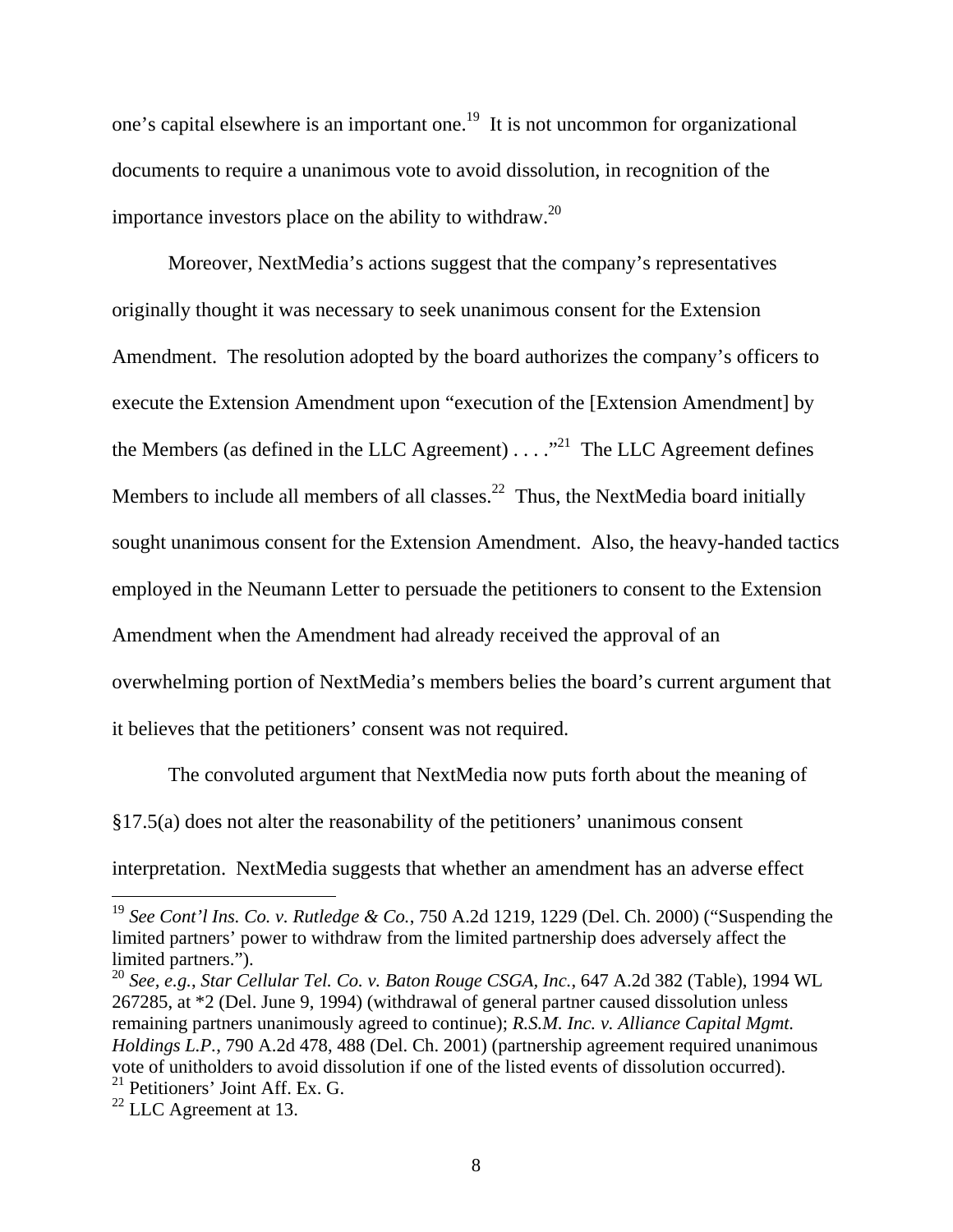should be judged by whether a majority of similarly situated members approve it. Because a majority of Class C holders approved the Extension Amendment, NextMedia concludes that the Amendment did not have an objectively adverse effect on the class. Therefore, if the petitioners' consent is required, it is because the petitioners are subjectively adversely affected. But, according to NextMedia, it would be unreasonably burdensome to require the board to explore the subjective circumstances of each member when seeking consents, so it is unreasonable to interpret the LLC Agreement to allow the petitioners to defeat an amendment when the majority of their fellow Class C holders approved it.

 This argument fails for a number of reasons. For starters, NextMedia's interpretation would convert  $\S 17.5(a)$  into a class voting provision — something the drafters of the LLC Agreement could have elected to  $\text{do}^{23}$  but instead gave individual investors greater protection by requiring the consent of "each Member"<sup>24</sup> on an individual basis. And, nothing about the petitioners' position suggests they are seeking a subjective standard for determining when an amendment has an adverse effect. Section 13.1(a)

<sup>23</sup> *See* 6 *Del. C.* § 18-302(b) ("A limited liability company agreement may grant to all or certain identified members or a specified class or group of the members the right to vote separately or with all or any class or group of the members or managers, on any matter."); *see also, e.g.*, *Elliot Assocs., L.P. v. Avatex Corp.*, 715 A.2d 843, 845 (Del. 1998) (considering a certificate of incorporation that required approval of preferred stockholders voting as a class to amend the certificate in a way that adversely affected the preferred stockholders); *Warner Commc'ns Inc. v. Chris-Craft Indus., Inc.*, 583 A.2d 962, 965 (Del. Ch. 1989) (same); *Watchmark Corp. v. ArgoGlobal Capital, LLC*, 2004 WL 2694894, at \*2 (Del. Ch. Nov. 4, 2004) (same); *Benchmark Capital Partners IV, L.P. v. Vague*, 2002 WL 1732423, at \*1 (Del. Ch. July 15, 2002) (same); *Solomon v. Armstrong*, 747 A.2d 1098, 1121 (Del. Ch. 1999) (considering a certificate of incorporation that granted each class of common stock class voting rights with regard to any amendment to the certificate adversely affecting the rights, powers, or privileges of the class). <sup>24</sup> LLC Agreement § 17.5(a).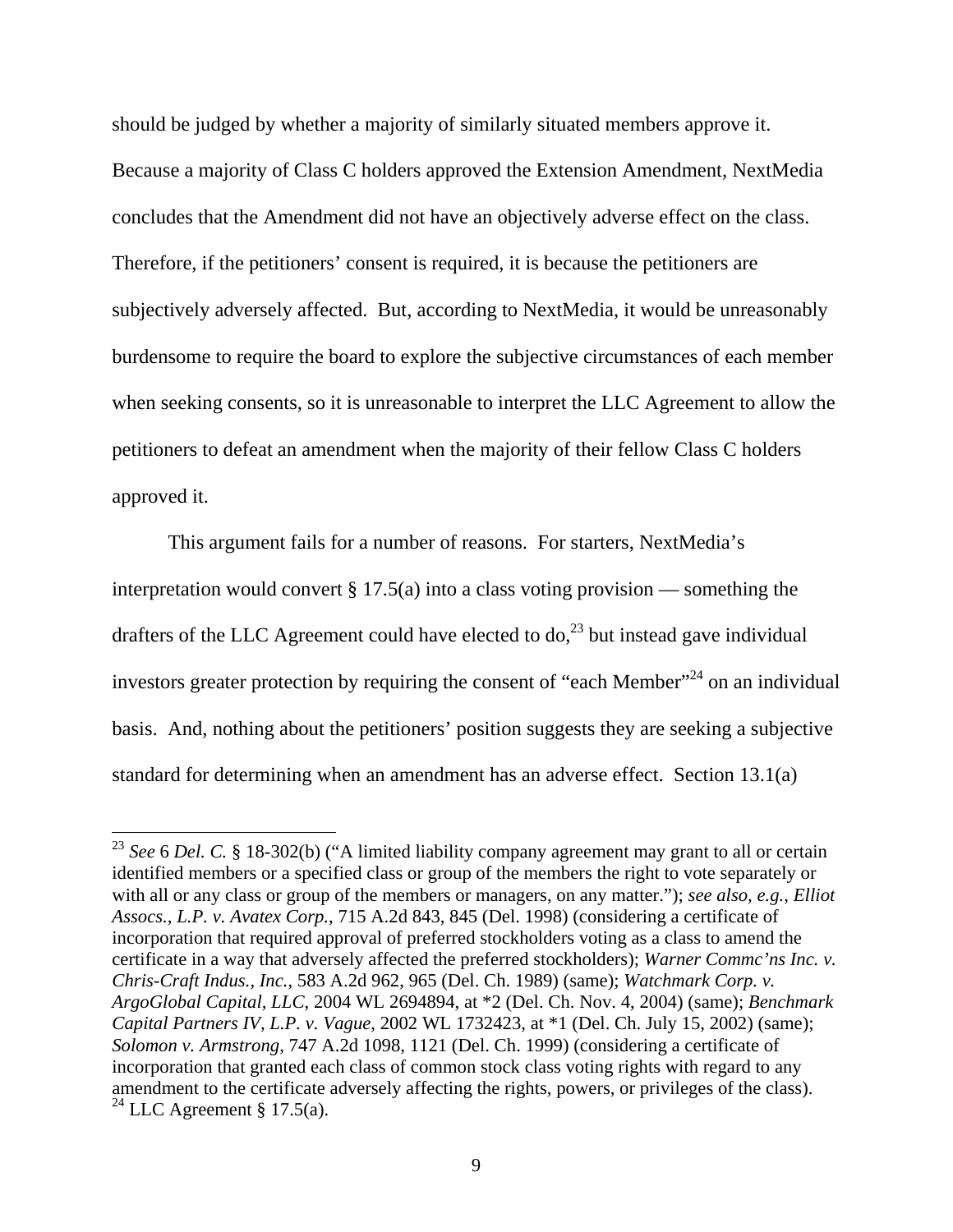embodied a promise to all of NextMedia's investors when they put their capital at risk that they would be able to exit their investment no later than April 17, 2008. A reasonable investor would regard this guaranteed investment end point that could not be changed without her consent to be a material economic provision of the LLC Agreement. NextMedia has made no credible argument that §13.1(a), which creates a terminal point for the continuation of NextMedia in the absence of unanimous consent to extend the company's life, does not have substantive economic impact.

 In sum, the petitioners have put forth a reasonable interpretation to the LLC Agreement, namely that unanimous consent of all NextMedia members was required to adopt the Extension Amendment.

### 2. NextMedia Has Not Offered A Reasonable Alternative Interpretation

 NextMedia argues that the LLC Agreement is ambiguous because, aside from the interpretation offered from by the petitioners, the Agreement can be reasonably interpreted to require consent only from those members that the board *intended* to adversely affect. In other words, NextMedia's interpretation of § 17.5(a) is that a member's consent is only required of if the board subjectively intended to harm that member. This interpretation is not reasonable because it is at odds with the plain meaning of  $\S$  17.5(a).

 As our Supreme Court has noted, "[c]ourts will not torture contractual terms to impart ambiguity where ordinary meaning leaves no room for uncertainty. The true test is not what the parties to the contract intended it to mean, but what a reasonable person in

10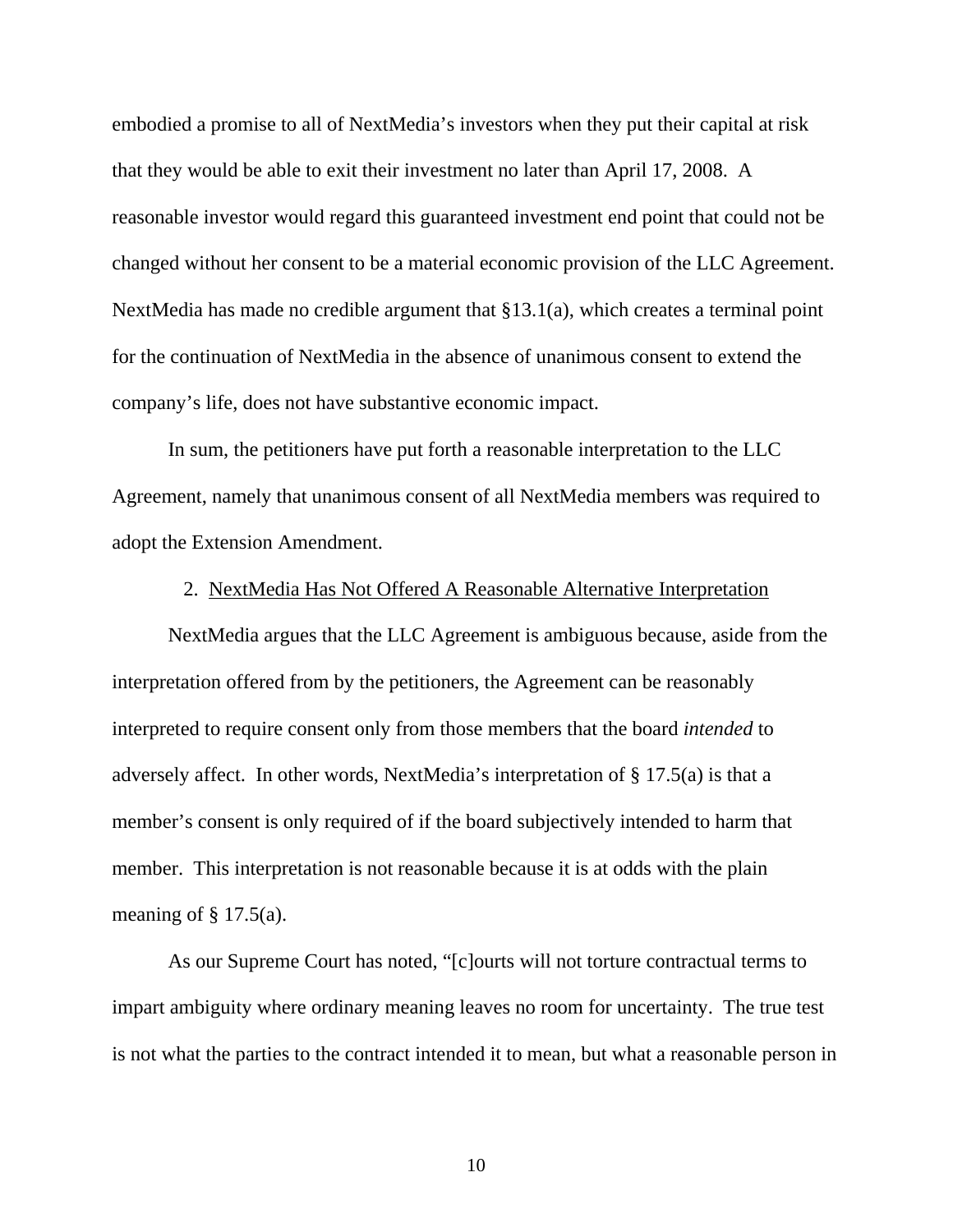the position of the parties would have thought it meant."25 NextMedia's proffered interpretation of § 17.5(a), which rests on the grammatical functions of the infinitive phrase, requires the type of awkward linguistic leap that this court will not make in giving a practical reading to a contract.

NextMedia points to the LLC Agreement's use of the phrase "to affect adversely" in § 17.5(a) — "the Agreement shall not be amended so as to  $\dots$  amend Articles 12, 13, 14, 15 or 16 . . . *to affect adversely* any Member"26 — and argues that "to affect" can be interpreted to require a purpose or intent.<sup>27</sup> In making this argument, NextMedia relies on dictionaries and two out-of-state cases involving entirely different interpretive problems. But, although these sources support the principle that words and phrases may have multiple meanings that vary with context, NextMedia does not explain why the meaning of "to affect" that implies purpose or intention is a reasonable one to choose here.

Under NextMedia's chosen meaning of the phrase "to affect," a NextMedia member only has the right to object to an amendment when the board of managers subjectively intends to harm that member. Section 17.5(a) is written very obliquely if that is its meaning, a meaning that could have been written very directly if the drafters intended to embrace such an unusual provision, whereby an investor only has an

<sup>25</sup> *Rhone-Poulenc,* 616 A.2d at 1196 (citations omitted); *see also Lorillard Tobacco Co. v. Am. Legacy Found.*, 903 A.2d 728, 739 (Del. 2006) (quoting *Rhone-Poulenc*). <sup>26</sup> LLC Agreement § 17.5(a) (second emphasis added).

<sup>&</sup>lt;sup>27</sup> This meaning comes from the use of the infinitive phrase "to affect." *See, e.g.*, Respondent's Ans. Br. at 15 n.6 (citing Wikipedia, http://en.wikipedia.org/wiki/Infinitive (last visited May 6, 2009). for the proposition that "[t]he full infinitive (or to-infinitive) is used in a great many

different contexts: . . . It can be used like an adjective or adverb, expressing purpose or intent  $\dots$ ").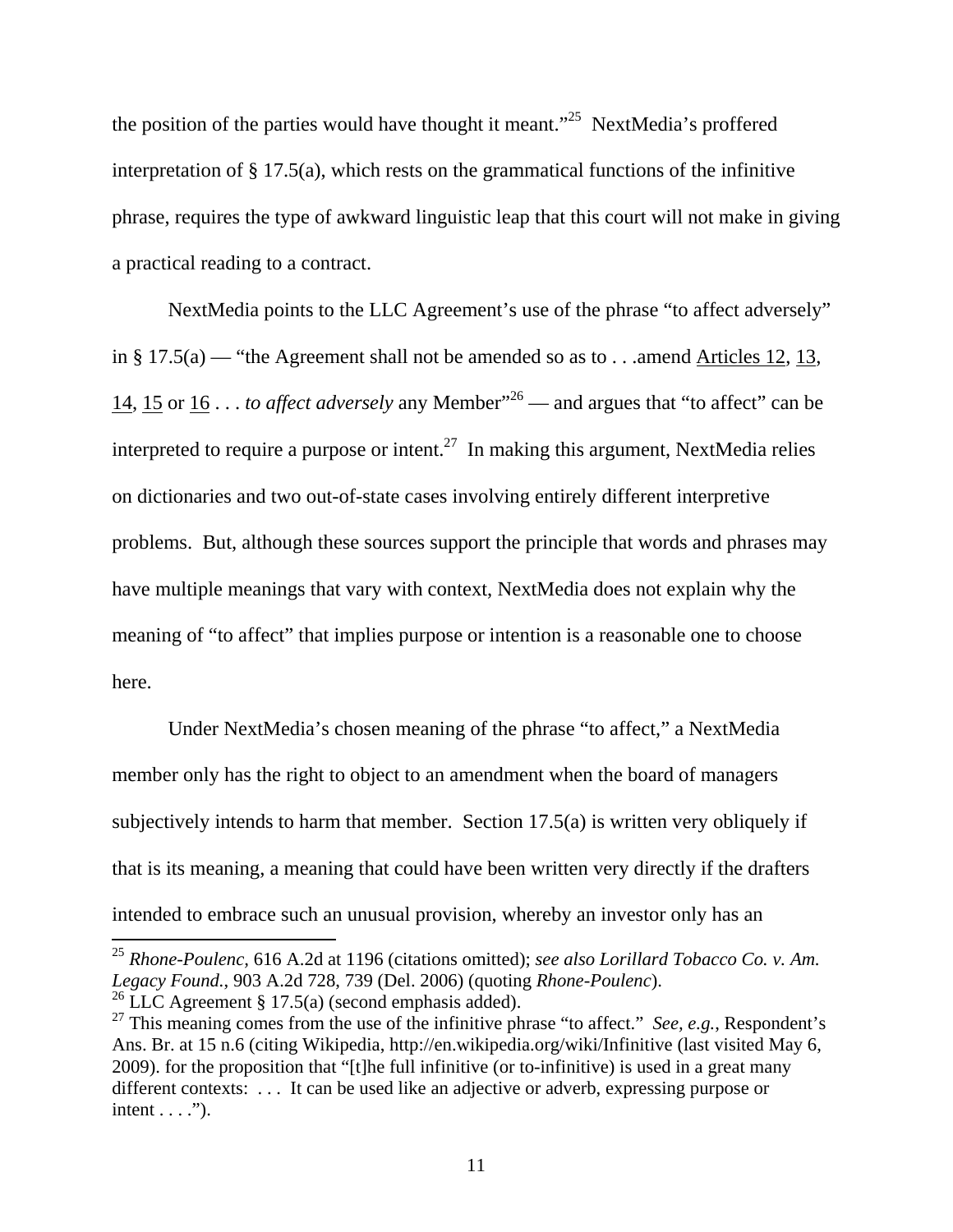individual veto if fiduciaries intend to do the electorate harm. Indeed, it is hard to imagine fiduciaries making the necessary confession to trigger this voting right.

This odd construction has no reasonable basis in the text of § 17.5(a), which was clearly meant to provide a broader protection to NextMedia investors. As NextMedia itself points out, the non-Class A members have very few voting rights under the LLC Agreement, and thus little control over NextMedia.<sup>28</sup> This suggests that the matters over which the non-Class A members do have voting rights are of particular importance, a suggestion that is borne out by the type of rights covered by  $\S 17.5(a)$ , which largely govern the members' ability to exit their investment or their relationship with management.<sup>29</sup>

The obvious point of  $\S 17.5(a)$  was to induce investment in the LLC by giving investors assurance that certain rights they held — including the right to exit their investment on a specific date — could not be altered without their approval on an individual basis, regardless of whether the board of managers sought to change them in good faith. It would be little inducement for this protection to be available only when NextMedia's board of managers purposely took action that the board knew would harm certain NextMedia members because the consequences of an amendment that the board adopted in good faith could also be harmful to particular investors.

 $28$  Respondent's Ans. Br. at 13-14.

<sup>&</sup>lt;sup>29</sup> The rights covered by § 17.5(a) are: transfer of membership interests (Article 12); dissolution and winding up (Article 13); the Class A members' option to purchase the membership interests surrendered by departing employees (Article 14); the power of attorney granted by the members to the board of managers (Article 15); and the terms of the managers' engagement (Article 16).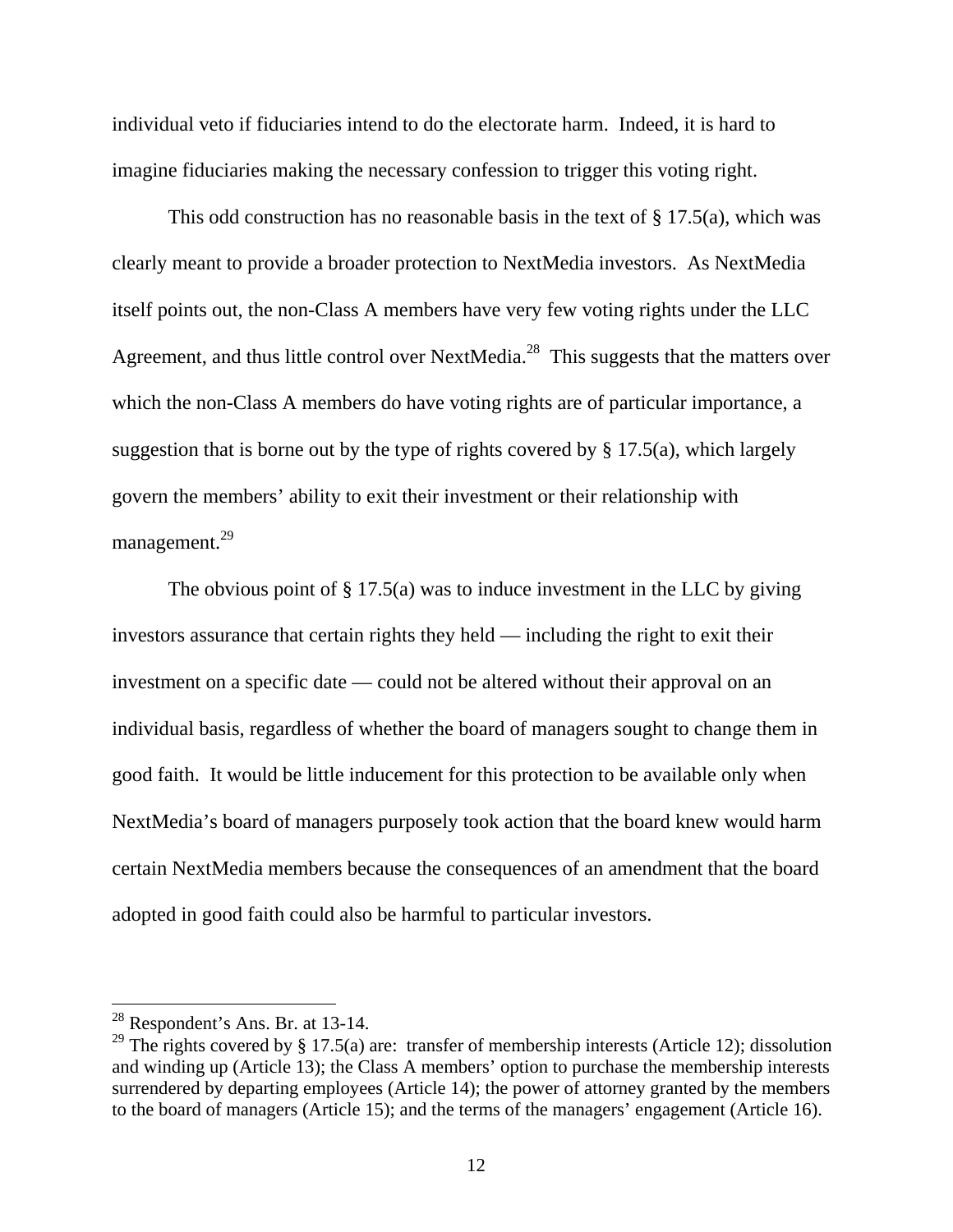Nor would a reasonable investor read  $\S 17.5(a)$  as offering such a narrow and exceedingly strange protection. The plain meaning of a contract, as it would be understood by a reasonable person reading the contract, is controlling in disputes over contract interpretation.<sup>30</sup> Here, in the absence of clarifying words like "purpose" or "intent," the plain meaning of "to adversely affect" encompasses a situation where an investor will be adversely affected in the sense that a material economic term of the LLC Agreement is subject to alteration, regardless of whether an adverse outcome is intended by the board.<sup>31</sup> In other words, the obvious purpose of  $\S 17.5(a)$  was to allow individual investors to veto changes to specific, economically substantive terms of the LLC Agreement if they deem those changes inadvisable, regardless of whether the board proposed them in good faith.

Thus, the interpretation of § 17.5(a) offered by NextMedia is at odds with that provision's plain meaning, so it is not a reasonable interpretation and does not indicate that the LLC Agreement is ambiguous.<sup>32</sup>

 $\overline{a}$ <sup>30</sup> *See U.S. West, Inc. v. Time Warner Inc.*, 1996 WL 307445, at \*9 (Del. Ch. June 6, 1996) ("The primary rule of construction is this: where the parties have created an unambiguous integrated written statement of their contract, the language of that contract (not as subjectively understood by either party but) as understood by a hypothetical reasonable third party will control."). <sup>31</sup> For example, the dictionary entries cited by NextMedia include the following definitions: Merriam-Webster, http://www.merriamwebster.com/dictionary/to (last visited May 6, 2009) ("2a —used as a function word to indicate purpose, intention, *tendency, result, or end*" (emphasis added)); Dictionary.com, http://dictionary.reference.com/browse/to (last visited May 6, 2009) ("8. (used for expressing agency, result, or consequence)"); The Free Dictionary, http://www.thefreedictionary.com/to (last visited May 6, 2009) ("3. Toward a given state").

 $32$  Because I find that the LLC Agreement is unambiguous, I need not, and therefore do not, address the petitioners' argument that ambiguities in the LLC Agreement should be construed against NextMedia as the drafter of the document. *See Levitt Corp. v. Office Depot, Inc.*, 2008 WL 1724244, at  $*6$  n.37 (Del. Ch. Apr. 14, 2008) (declining to apply this principle of contract construction to corporate bylaws because the bylaws were unambiguous).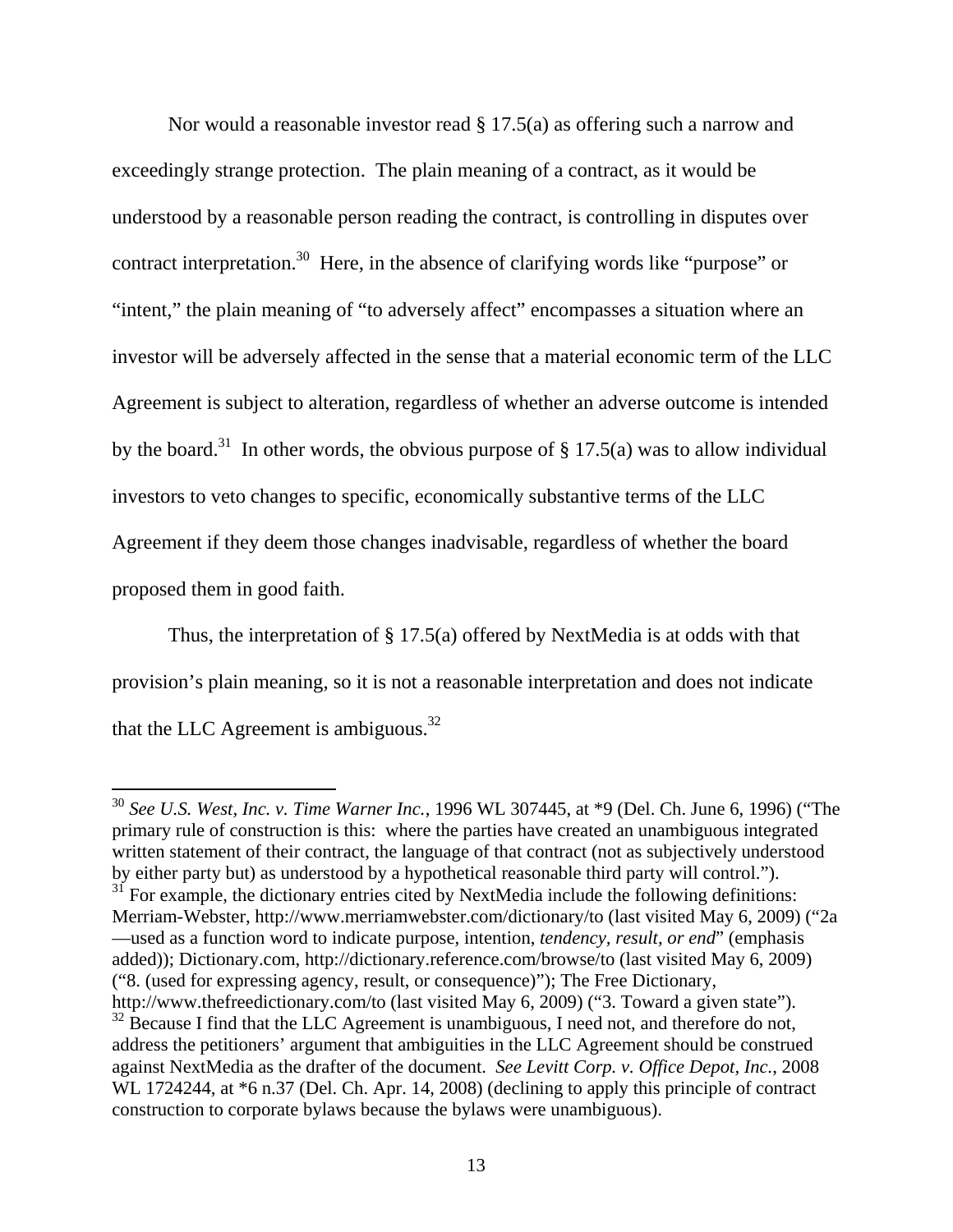### 3. Factual Arguments About Whether The Petitioners Are Correct That Postponement Of Dissolution Is Bad For Them Are Irrelevant To The Question Of Whether The Petitioners Had A Veto Right Under § 17.5(a)

 Finally, NextMedia argues that the petitioners are not entitled to summary judgment because they have "not provided the Court with a factual basis to conclude that they were adversely affected by the Section 13.1(a) Amendment.<sup>33</sup> In other words, NextMedia argues that the petitioners must prove to the court, as an issue of fact, that they were adversely affected by the Extension Amendment in order to demonstrate that their consent was required to adopt the Extension Amendment.

NextMedia, for its part, has offered affidavits from its officers indicating that, in their opinion, a liquidation of NextMedia's radio and outdoor advertising assets at the time of the Extension Amendment would not have resulted in distributions to NextMedia's equity holders because the market prices of those assets were less than NextMedia's debts.<sup>34</sup> According to NextMedia, these affidavits create a material factual issue as to whether dissolution would have led to distributions to the petitioners, because if the petitioners would not have received anything whether or not NextMedia dissolved in April 2008, they were not adversely affected by the Extension Amendment.

This argument misconstrues the nature of the petitioners' burden. The petitioners must show only that their consent was needed to approve the Extension Amendment. Whether they were to be adversely affected for purposes of § 17.5(a) is necessarily a before-the-fact question — a company cannot determine who is entitled to vote on an

<sup>33</sup> Respondent's Ans. Br. at 23.

 $34$  Neumann Aff. ¶ 4; Dinetz Aff. ¶ 3.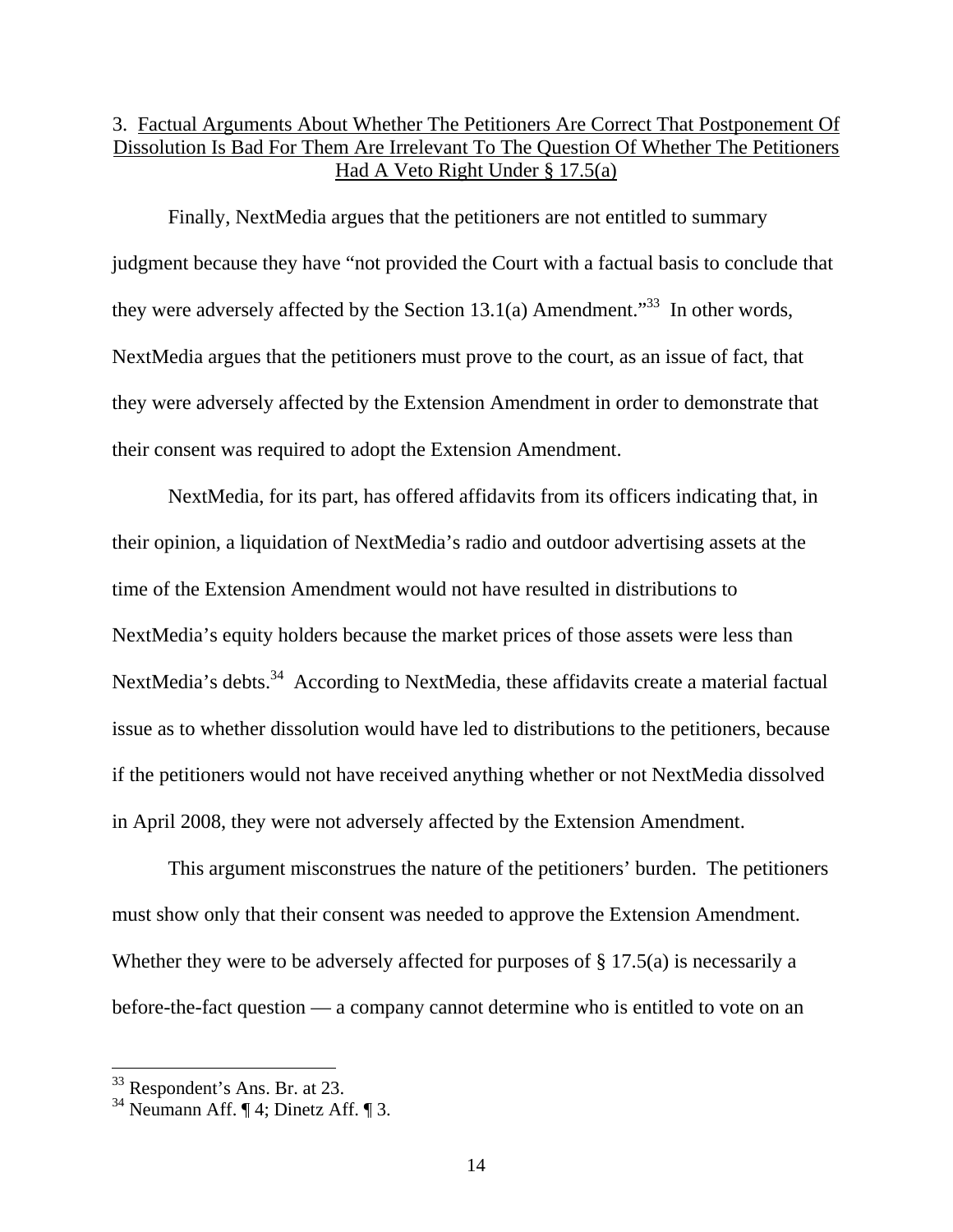action by first carrying out the action and then seeing who is adversely affected. And, the petitioners should not be required to show they were entitled to vote on the Extension Amendment through factual evidence — that is not a reasonable way for a company to determine whose consent is required, as NextMedia itself argued in its opposition to the petitioners' reading of § 17.5(a).<sup>35</sup> Such a method would leave investors subject to ad hoc decisions about their substantive rights, whereas the purpose of an LLC agreement, like all agreements, is to define the rules of the game so that all parties know what to expect.<sup>36</sup>

Thus, the question of who is entitled to vote is best judged by who can be reasonably expected to be adversely affected. Likewise, the question of whether a change triggers the individual approval right in § 17.5(a) depends not on an empirical, factual assessment of whether a member is correct about the effect of a change in the contract, but on whether the proposed contractual amendment would alter an economically meaningful term. If it does, the individual approval right of § 17.5(a) is implicated. A change to the lifespan of the entity like the one proposed in the Extension Amendment is clearly such a triggering amendment.<sup>37</sup>

<sup>35</sup> *See* Respondent's Ans. Br. at 12-13 ("[I]t would be necessary for the Board to contact each of the non-consenting members to ascertain their unique circumstances before the Board would be in a position to determine whether the consent of any non-consenting Members was required pursuant to Section 17.5(a). That could not have been the intent of the drafters." (footnote omitted)).

<sup>36</sup> *See* 1 WILLISTON ON CONTRACTS § 1:1 (4th ed. 2008) ("Contract law is designed to protect the expectations of the contracting parties. . . . The goal of contract law is to hold parties to their agreements so that they receive the benefits of their bargains.").

<sup>&</sup>lt;sup>37</sup> Moreover, NextMedia's argument that NextMedia's equity holders would receive nothing in a contractually timely dissolution is factually controverted and incomplete because it ignores, among other things, the fact that the Extension Amendment deprived the petitioners of the ability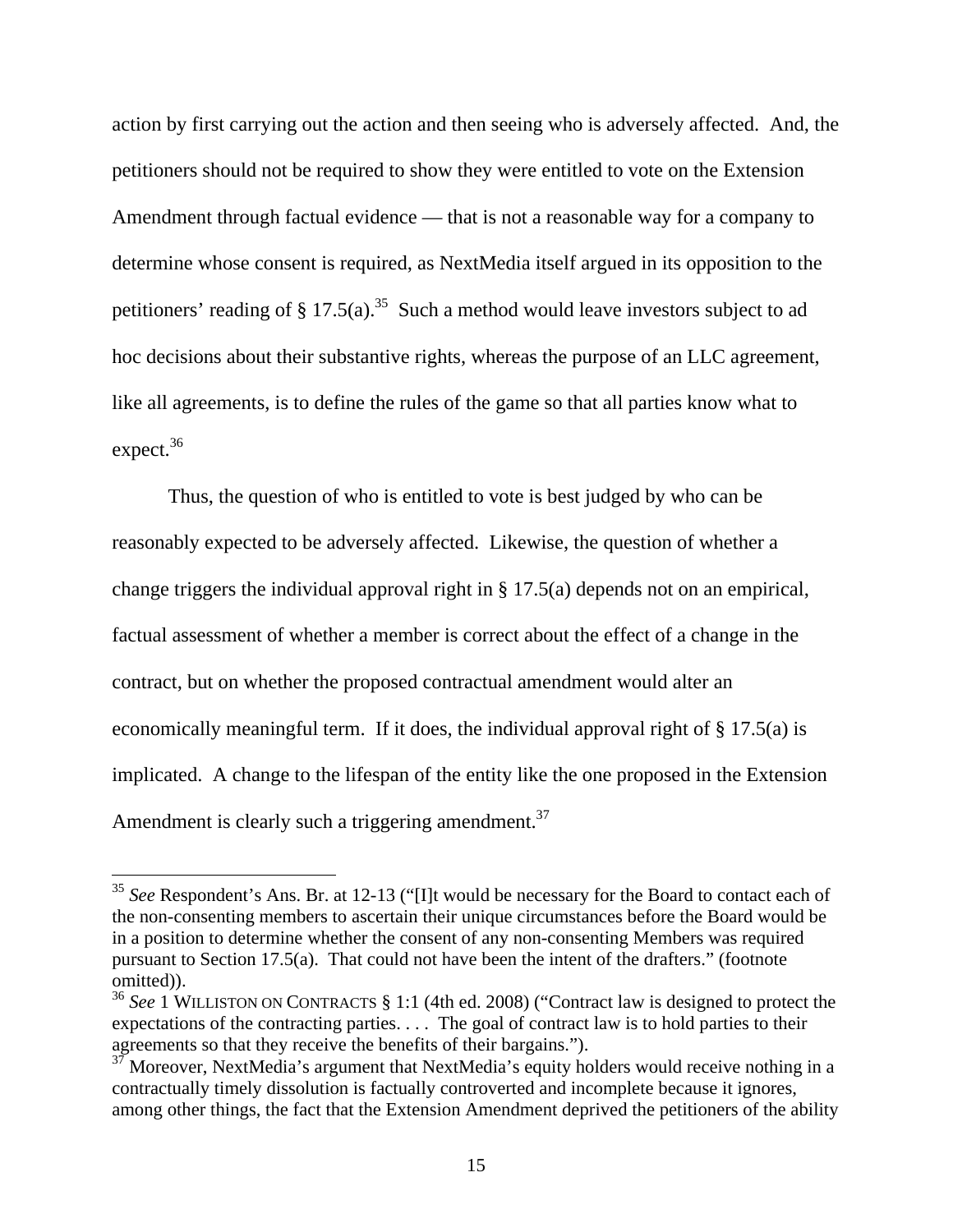\* \* \*

 In sum, the petitioners have demonstrated that that there is no genuine issue of material fact in the record regarding the interpretation of the LLC Agreement and that they are entitled to dissolution based on the only reasonable interpretation of the LLC Agreement. The petitioners are therefore entitled to summary judgment on Count I.

 I now turn to the petitioners' request that this court appoint a liquidating trustee to oversee this dissolution.

C. Count II: Appointment Of A Liquidating Trustee

The default rule for liquidating trustees is contained in § 18-803 of the Delaware

LLC Act:

 $\overline{a}$ 

Unless otherwise provided . . . a manager . . . may wind up the limited liability company's affairs; but the Court of Chancery, upon cause shown, may wind up the limited liability company's affairs . . . and in connection therewith, may appoint a liquidating trustee.<sup>38</sup>

NextMedia's LLC Agreement alters this default rule in § 13.2:

to exit their investment in NextMedia any sooner than 2012, even if money was available to distribute to them sooner. The affidavits submitted by NextMedia suggest there may be money available for distribution if Nextmedia dissolved now. *See* Neumann Aff. ¶ 4 (NextMedia officer opining that the prices of NextMedia's assets were likely to go up in the second half of 2008 and 2009); Dinetz Aff. ¶ 3 (same); Mimms Aff. ¶ 14 (accounting expert opining that, as of February 2009, the petitioners might receive up to \$260,000 if NextMedia dissolved.) The Extension Amendment, however, would prevent the petitioners from cashing in on these gains now, as they expected they could. The liquidator could have taken advantage of the improving market because the LLC Agreement grants the liquidator one year after dissolution to dispose of NextMedia's assets, or longer where "necessary to realize upon any material amount of property that may be illiquid." LLC Agreement § 13.3. Instead, the petitioners would have to wait until 2012, forcing them to leave their capital at risk for far longer than they agreed. In other words, the Extension Amendment would materially alter the petitioners' economic position even if NextMedia's equity was valueless in April 2008. 38 6 *Del. C.* § 18-803(a).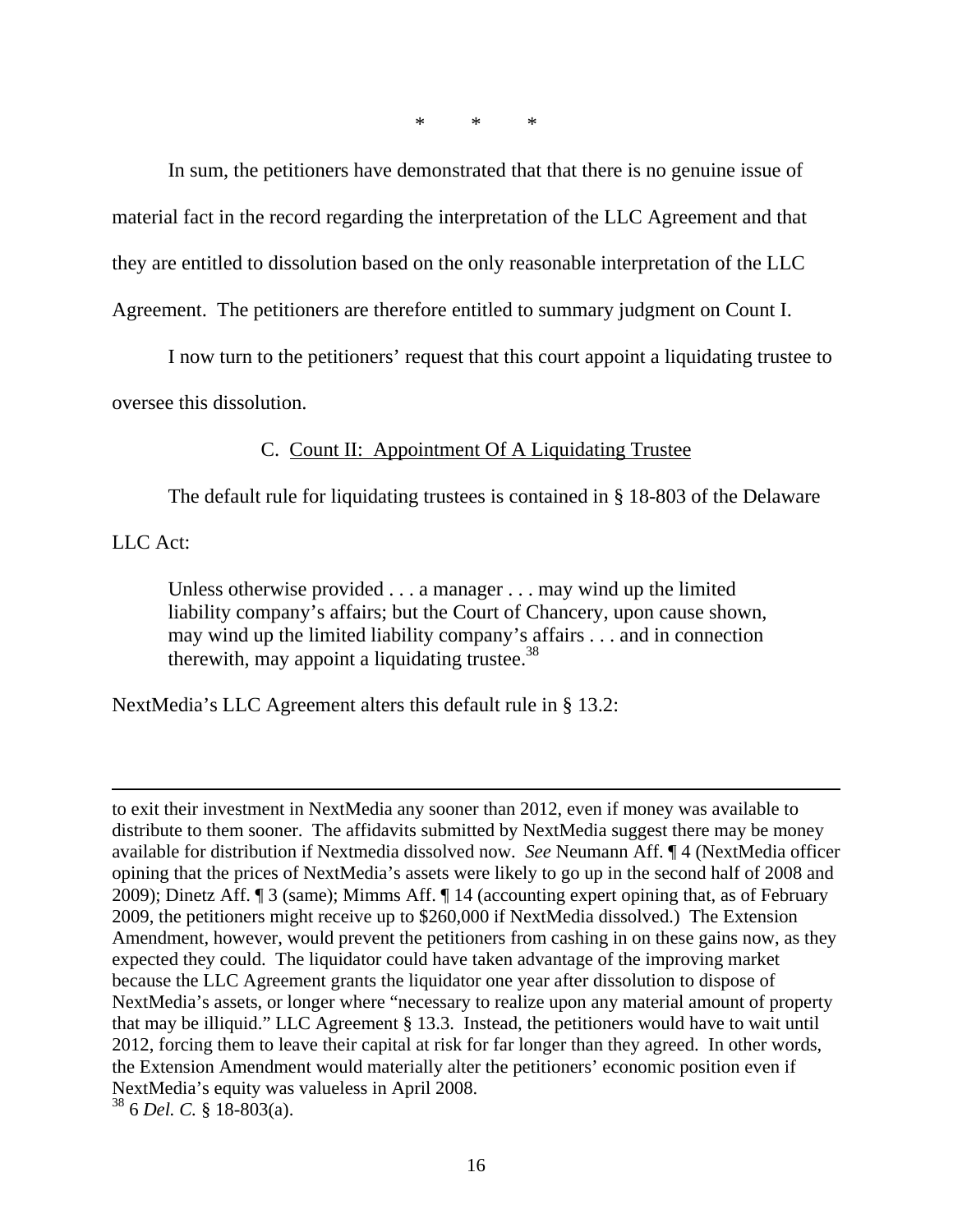Subject to any rights of a Member or a creditor to apply to a court of competent jurisdiction in respect of the dissolution of the Company under the Act, the Board shall serve as the liquidator of the Company unless it fails or refuses to serve .... If the Board does not serve as the liquidator, one or more other persons may, to the extent permitted by law, be elected to serve by consent or vote of Class A Members then representing a Majority in Interest of the Class A Members.<sup>39</sup>

Read together, these provisions require the court to decide whether the petitioners have shown that there is no genuine issue of material fact regarding the NextMedia board's ability to carry out the duties of a liquidator in a loyal and careful manner. In my view, the strong medicine of removal is not appropriate on this thin, paper record.

Although the board has so far refused to liquidate the company, that is because the board currently does not consider NextMedia to be dissolved.<sup>40</sup> The petitioners also take issue with the board's attempt to bully the petitioners into consenting to the Extension Amendment, as evidenced by the Neumann Letter, by threatening to liquidate NextMedia by distributing illiquid stock in NM Group rather than liquidating NextMedia's operating assets. But, the fact that the board took one stance while it was possible that dissolution could be avoided does not necessarily mean that the board will not act as a capable and fair liquidator once dissolution is made inevitable by this court's order.

Without a trial, I feel inhibited from declaring the Neumann Letter a definitive indication of fiduciary impropriety. Although the Letter's tone obviously adds vibrant color to the petitioners' request for the board's ouster from the role of liquidator, an assessment about the board's good faith is better made after full discovery and an

 $39$  LLC Agreement § 13.2.

<sup>&</sup>lt;sup>40</sup> Neumann Aff. ¶ 3; Dinetz Aff. ¶ 2; McNeill Aff. ¶ 2.